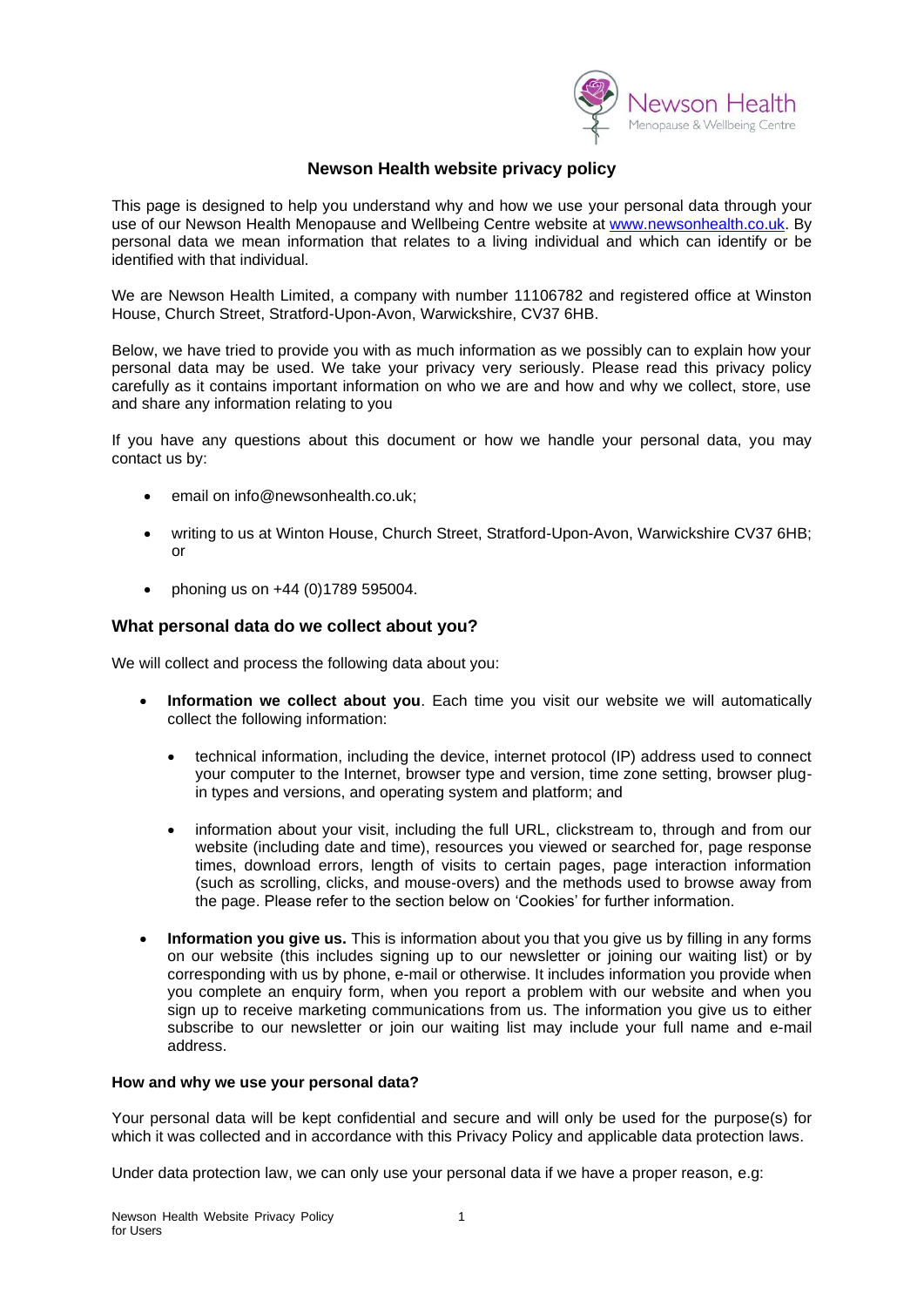

- where you have given consent;
- to comply with our legal and regulatory obligations;
- for the performance of a contract with you or to take steps at your request before entering into a contract; or
- for our legitimate interests or those of a third party.

A legitimate interest is when we have a business or commercial reason to use your information, so long as this is not overridden by your own rights and interests. We will carry out an assessment when relying on legitimate interests, to balance our interests against your own.

The table below explains how we use your personal data for and the basis on which we use your data

| When information is<br>collected                                                            | What information we<br>ask for                                                                                                                                                                                                                                                                                                     | How and why we use your information<br>including the basis on which we use your<br>data                                                                                                                                                                                                                                                                                                                                                                                                                                                                                                                                                                                                                                                                                 |
|---------------------------------------------------------------------------------------------|------------------------------------------------------------------------------------------------------------------------------------------------------------------------------------------------------------------------------------------------------------------------------------------------------------------------------------|-------------------------------------------------------------------------------------------------------------------------------------------------------------------------------------------------------------------------------------------------------------------------------------------------------------------------------------------------------------------------------------------------------------------------------------------------------------------------------------------------------------------------------------------------------------------------------------------------------------------------------------------------------------------------------------------------------------------------------------------------------------------------|
| Information we collect<br>about you: when you<br>use our website                            | indirectly<br>Data<br>that<br>identifies you such as<br>your IP address, mobile<br>device ID and location<br>data. This data does not<br>include anything that<br>allows us to identify you<br>by name or contact<br>details.                                                                                                      | We process this to retain and evaluate<br>information on your recent visits to our<br>website and how you move around different<br>sections of our website for analytics purposes<br>to understand how people use our website so<br>that we can make it more intuitive or to check<br>our website is working as intended.<br>We rely on consent to use cookies to<br>understand how our website is used to<br>improve the user experience and as the lawful<br>basis for collecting and using your personal<br>information.                                                                                                                                                                                                                                             |
| Information you give<br>us: when you contact us<br>by email or complete<br>our online forms | Contact details for<br>subscription: your name<br>and email address<br>Contact details for our<br>waiting list: your name,<br>date of birth,<br>mobile<br>number<br>and<br>email<br>address<br>Repeat prescription data<br>we collect to process<br>request:<br>name,<br>vour<br>date of birth,<br>email,<br>medication and dosage | We ask for this:<br>- to respond to your enquiries<br>- to provide you with information relating to<br>our business.<br>We rely on consent to provide you with<br>information relating to our business and as<br>the lawful basis for collecting and using your<br>personal information to enable us to provide<br>you with such information.<br>We rely on legitimate interests as the lawful<br>basis for collecting and using your personal<br>information to respond to general enquiries<br>which you may make to us.<br>Our legitimate interests relate<br>to<br>our<br>commercial interests including the promotion<br>and growth of our business.<br>We will keep this information for as long as<br>for the<br>relevant<br>necessary<br>processing<br>purpose. |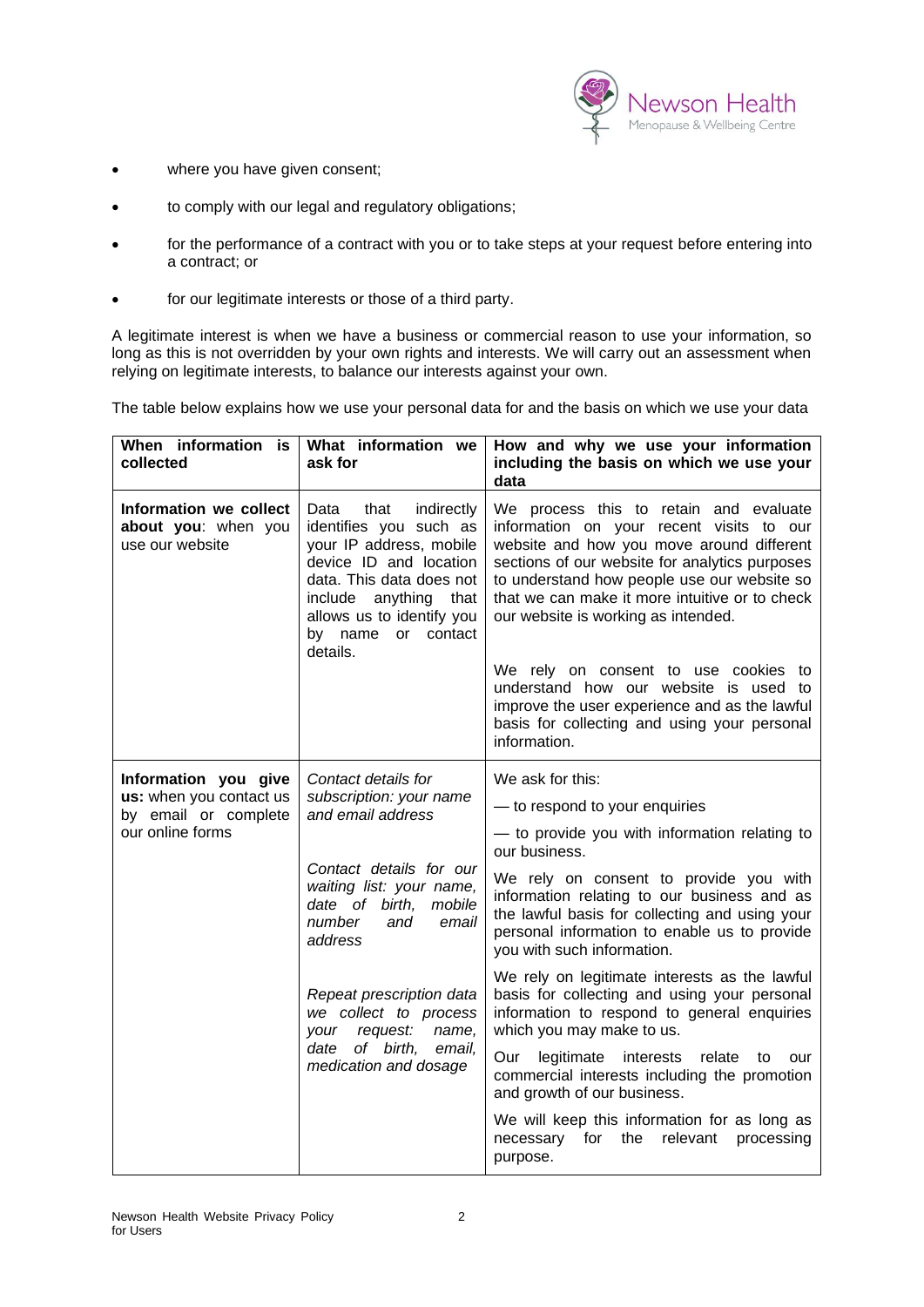

#### **Who do we share personal data with?**

Internally, we only grant access to personal data to those people that need access to that data to carry out their role.

Externally, we may share from time to time personal data with the following categories of recipients:

- our service providers, for instance:
	- the companies that manage our IT infrastructure;
	- companies that provide us with cloud based IT systems; and
	- our external advisors, for instance IT consultants, accountants and lawyers,
- our regulators, law enforcement, intelligence services and other government authorities, where they require us to do so; and
- potential buyers of or investors in our business where necessary in connection with a due diligence exercise.

Where we share personal data with external parties we will always ensure that the recipient is committed contractually to only use personal data in compliance with our instructions and data protection law.

#### **How long will your personal data be kept?**

We will not keep your personal data for longer than we need it for the purpose for which it is used. Unless we explain otherwise to you, we will retain your personal data on the basis of the following guidelines:

- for as long as we have a reasonable business need, such as managing our relationship with you and managing our business; and/or
- in line with legal and regulatory requirements or guidance.

When it is no longer necessary to keep your personal data, we will delete or anonymise it.

#### **Transfers of personal data outside of the United Kingdom**

The UK has differing data protection laws than other countries, some of which may provide lower levels of protection of privacy. We generally store and process personal data inside the UK.

However, it is sometimes necessary for us to share your personal data to countries outside the UK for example where the third parties who assist us in providing the services (suppliers) are outside of the UK. In those cases we will comply with applicable UK laws designed to ensure the privacy of your personal data.

Where suppliers share data outside of the UK, we require our suppliers to do so in compliance with UK data protection laws, typically requiring them to enter into standard contractual clauses approved by the United Kingdom as providing equivalent protection to what would be in place had the personal data remained in the UK.

We can provide more information on the countries outside of the UK to which we transfer your personal data on request.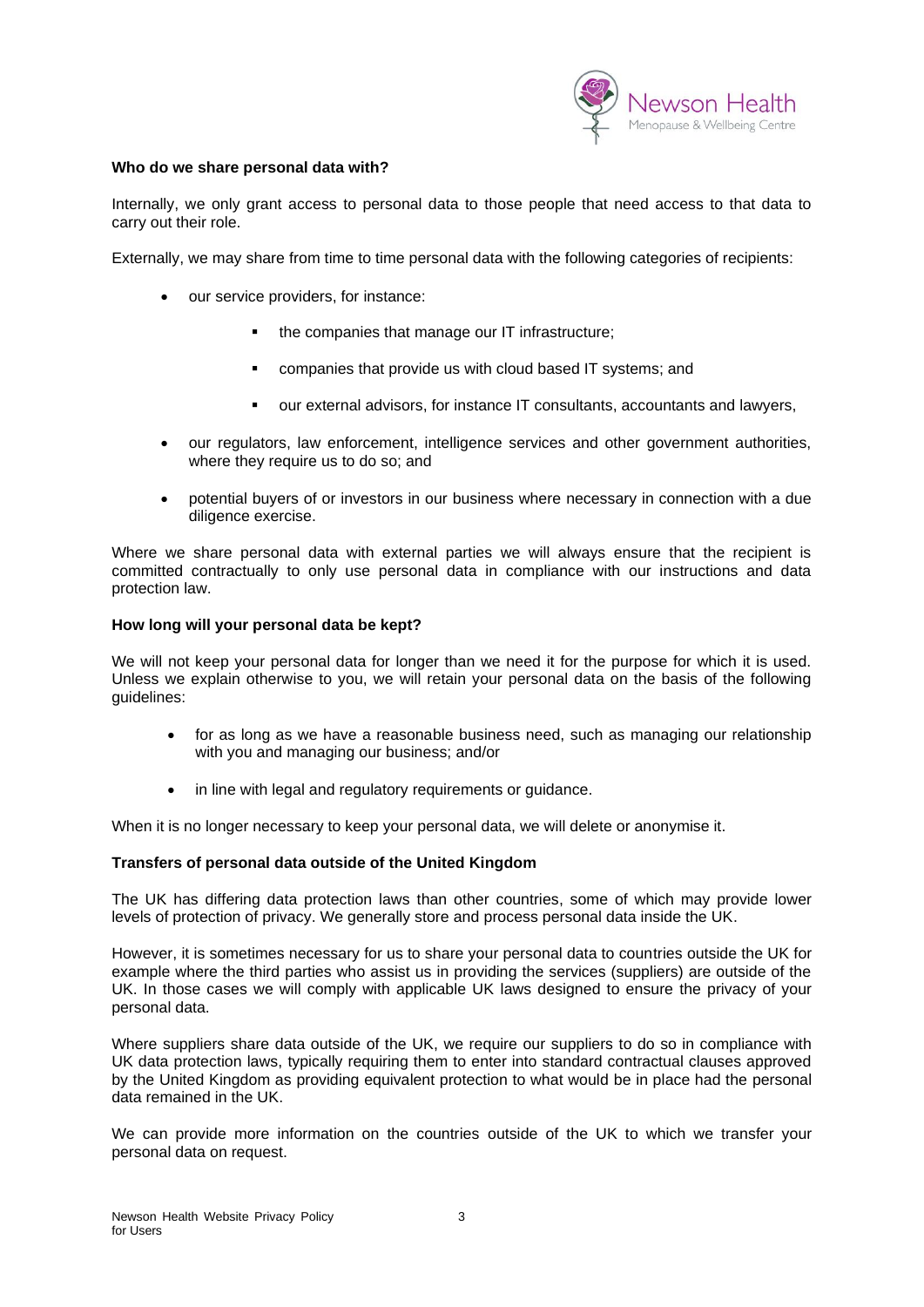

## **Cookies**

Our website uses cookies to distinguish you from other users of our website. This helps us to provide you with a good experience when you browse our website and also allows us to improve our website. For detailed information on the cookies we use and the purposes for which we use them see our Cookie policy [www.newsonhealth.co.uk/our-cookie-st](http://www.newsonhealth.co.uk/our-cookie-s)atement.

## **Keeping your personal data secure**

We have appropriate security measures to prevent personal data from being accidentally lost, or used or accessed unlawfully. We limit access to your personal data to those who have a genuine business need to access it. Those processing your information will do so only in an authorised manner and are subject to a duty of confidentiality. We continually test our systems and follow ISO 27001 good practice principles, which means we strive to follow top industry standards for information security.

We also have procedures in place to deal with any suspected data security breach. We will notify you and any applicable regulator of a suspected data security breach where we are legally required to do so.

## **Your rights and how to exercise them**

The law gives you certain rights in respect of the personal data that we hold about you. Below is a short overview of those rights (for more information about the rights you have in respect of your personal data please visit the Information Commissioner's Office website: www.ico.org.uk).

#### • **Access**

With some exceptions designed to protect the rights of others, you have the right to a copy of the personal data that we hold about you.

Access to the personal data we hold on you is free of charge however, we may make a reasonable charge for additional copies of that data beyond the first copy, based on our administrative costs.

## • **Correction**

You have the right to have the personal data we hold about you corrected if it is factually inaccurate. This right does not extend to matters of opinion.

### • **Deletion**

In some limited circumstances, you have the right to have personal data that we hold about you erased ("the right to be forgotten"). This right is not generally available where we still have a valid legal reason to keep the data (for example, in connection with a legal claim or because we are obliged to do so by law).

## • **Objection**

You have the right to object to our processing of your personal data where we rely on "legitimate interests" as our legal basis for processing, but we may be able to continue processing if our interest outweighs your objection.

## • **Opting out of marketing**

You have the right to require us to stop using your personal data to send you marketing information. If you want us to stop sending you marketing information, the quickest and most